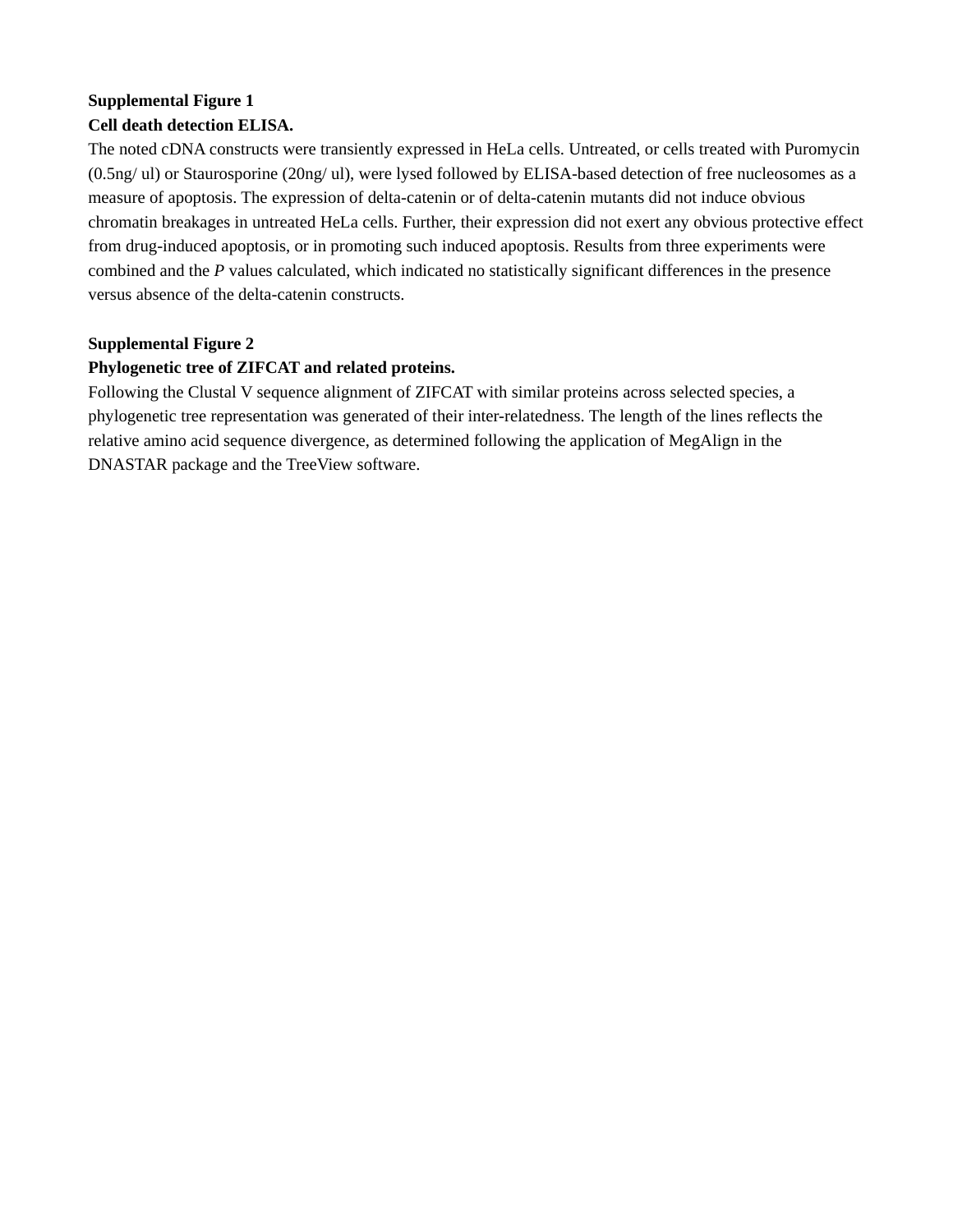

## **Supplemental Figure 1**